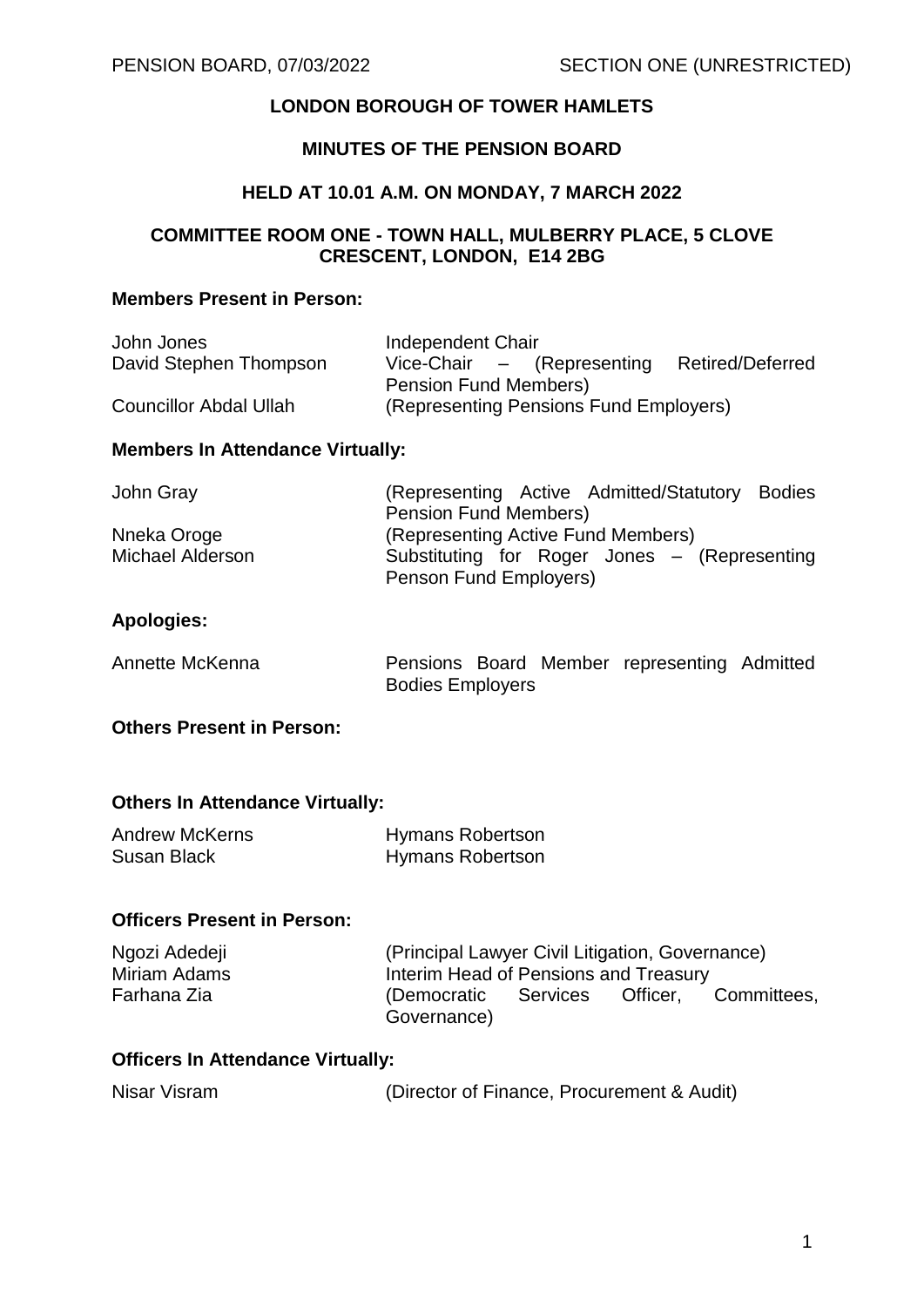# **1. APOLOGIES**

Apologies for absence were received from Annette McKenna, (Representing Admitted Bodies Employers), Roger Jones (Representing Pensions Fund Employers), with Michael Alderson substituting, and from Councillor Kyrsten Perry, Chair of the Pensions Committee.

## **2. DECLARATIONS OF INTERESTS**

There were no declarations of pecuniary interests made by members of the Board.

# **3. UNRESTRICTED MINUTES**

The unrestricted minutes from the  $22<sup>nd</sup>$  November 2021 meeting were **AGREED** and **APPROVED** to be an accurate record of the meeting.

## **4. SUBMISSIONS FROM FUND MEMBERS**

There were no submissions made by fund members.

# **5. SUBMISSIONS / RESPONSES FROM PENSION COMMITTEE**

There were no submissions/responses from the Pensions Committee.

## **6. REPORTS FOR CONSIDERATION**

### **6.1 Presentation - GDPR**

Ms Susan Black from Hymans Robertson gave a presentation on GDPR. Ms Black informed the Board that the GDPR regulations were introduced in 2018, however the Scheme Advisory Board had released updates in September 2021 and as such the LGPS Funds had been advised to use the updated templates they had provided.

Ms Black said the purpose of the GDPR regulation was to enhance individuals' control and rights over their personal data, to simply the regulatory environment for international business and address the transfer of personal data outside the EU and EEA areas. She said the UK version of GDPR regulations closely followed the principles set by the EU and said there were penalties if companies did not follow the guidance. She said the Information Commissioners Officer (ICO) had a range of actions it could take if there was non-compliance. Ms Black said aside from the financial penalties and organisation risked reputational damage.

In terms of the Fund, Ms Black said the risk register already captured the failure to comply with the GDPR regulation as a potential risk and said a risk assessment had already been done, with a range of internal controls in place. She said the policies had been shared with employers however the other risk was cyber risk. Ms Black said that steps had been taken to address this, with officer training, risk workshops and regular Board updates being provided.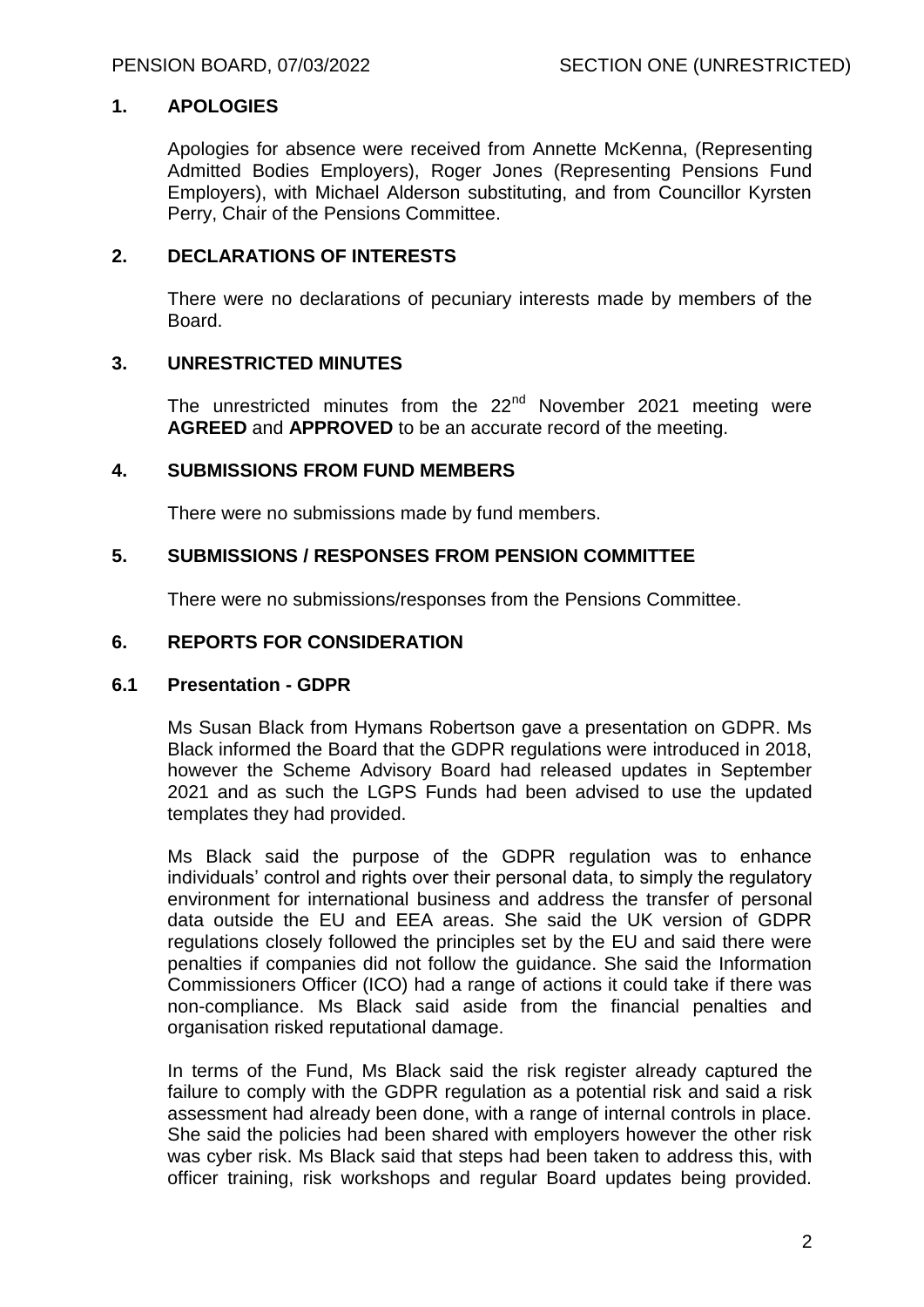She said the purpose of this was to ensure everyone was up to date with the latest information on GDPR compliance.

In response to comments and questions from the Board members the following was noted:

- Ms Black clarified organisations were obligated to report on GDPR breeches. She said if there was any under reporting the regulator would step in. She said where there had been large data breeches such as a cyber-attack the IOC would investigate this separately.
- In response to if the IOC were reactive in investigating breeches or if they are proactive, Ms Black said this was hard to say. They had been proactive. Ms Adams added the Pension scheme had to adhere to the Pensions Regulators code of practise and cyber risk was an important topic.
- Ms Adams clarified the Information and Governance Team within the Council had overall responsibility for GDPR. She said templates had been passed onto the team, who were happy with the documents. They had recommended the Council's website should be updated to include the additional information.
- Ms Adams clarified the mandatory training was for all staff to complete. She said it was a refresh for staff, with further training workshops also being offered.
- In response to how compliance with data protection can affect the compliance with GDPR, Ms Adams stated considerable progress had been made over the past few years. She said they now had an employers' forum and the I-connect system, whereby employers were required to upload information. She said there were still six employers who are not compliant however they were working with them to resolve this.
- o **ACTION:** The Chair, Mr Jones requested the presentation slides be circulated to members of the Board.

The Chair thanked Ms Black and Mr McKerns, from Hymans Robertson for attending the Board meeting.

# **6.2 Pension Fund Accounts and Annual Report, 10/03/2022 Pensions Committee**

Ms Miriam Adams, Interim Head of Pensions and Treasury introduced the report and stated this was the draft unaudited Statement of Accounts and Annual Report for the LBTH Pension Fund for year ending 31<sup>st</sup> March 2021. She said the report was attached at appendix A. She said the audit of the Pension Fund Account had commenced and referred Board Members to page 8 of the supplementary agenda. Ms Adams referred to several sections within the report such as the performance of the Fund at page 17 of the agenda and the list of investment managers at page 18. She said the membership of the Fund fluctuates daily and said the changes in the market value of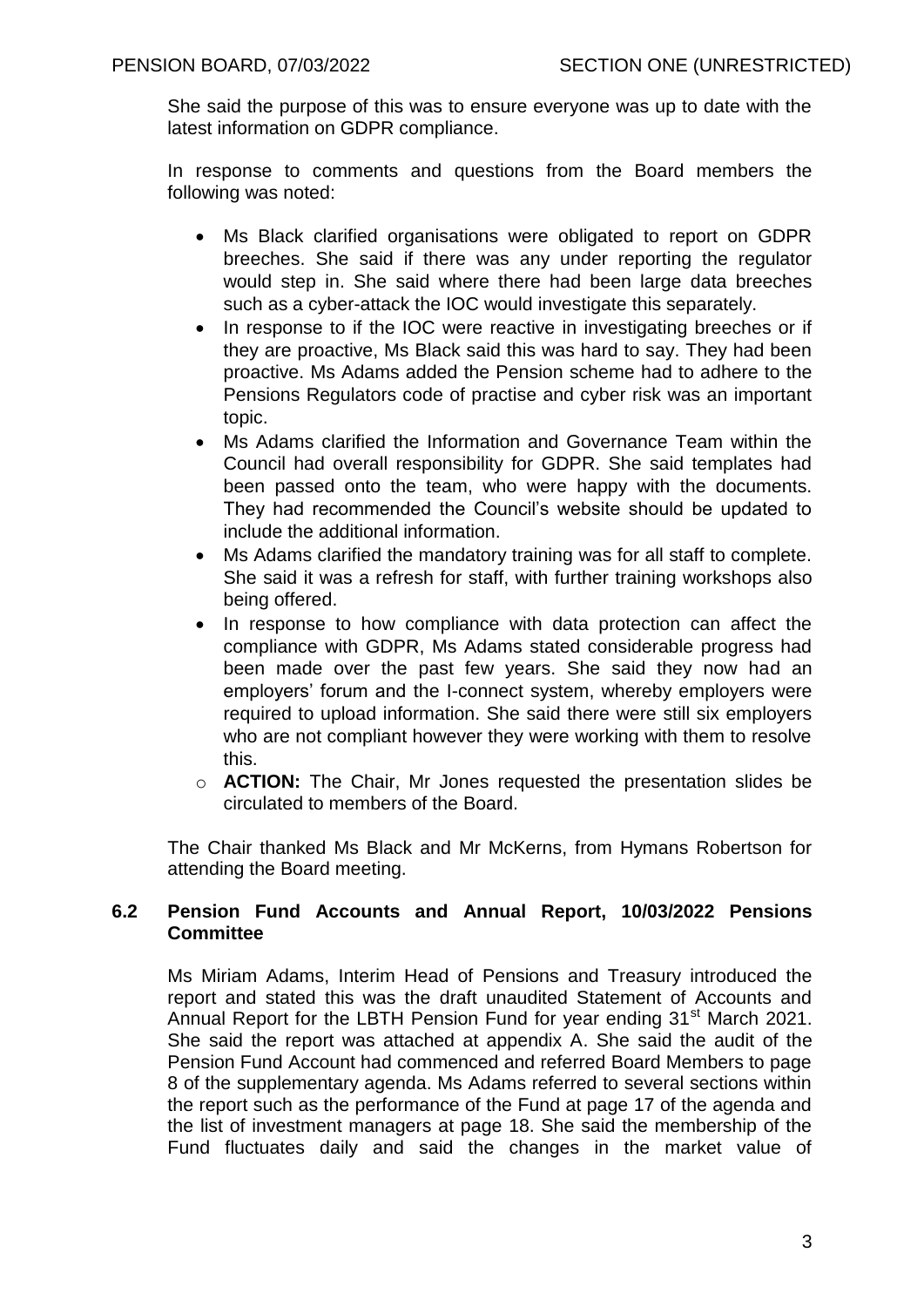investments, page 39 of supplementary agenda, had been impacted due to Covid-19.

In response to comments and questions from Board members the following was noted:

- The Board commented on the thoroughness of the report and said this was truly comprehensive and commendable. They thanked Ms Adams and her team for producing the report.
- Referring the covering report and the introduction to the annual accounts report, Mr Thompson said that whilst they acknowledged the accounts to be true and fair statements, the accounts had not been signed off, for the last three years. He asked what progress had been made? Ms Adams responded stating the accounts for the Pension Fund were complete however the external auditors were not able to sign off the accounts or issue and opinion until the main accounts for the council, were completed.
- Mr Nisar Visram, Director for Finance, Procurement and Audit informed members that the Audit Committee had signed off the 2018/19 and 2019/20 accounts at their meeting in January 2022. He said the 2020/21 accounts were available in draft format online and he hoped these would be signed off shortly. He said the Pension side of the work was more stable, but there was this co-dependency with the Council accounts.
- In response to what the Pensions Regulators position was concerning the delay, Ms Adams said the regulator had been informed.
- In response to where the growth of assets had occurred. Ms Adams confirmed this was mainly due to the Baillie Gifford investments. She said equities had done extremely well. She said the returns from LGIM and the diversified group fund had also performed well but unfortunately the fixed income mandates had not done so well. She said the Pensions Committee had agreed to take out an Equity Protection Plan and said the windfall from this was £20m.
- Ms Adams confirmed that a training log was kept on the training attended by members of the Board and the Committee. She said additional training provided by CIPFA and LGA training is also sent to members, as well as third party training.
- Referring to administration costs, Mr Thompson asked if these were benchmarked against others, other than CIPFA? Ms Adams responded stating the Pension Fund has recently joined the CIPFA Benchmarking Scheme and said whilst this would be a big exercise, it was important that the Pension Fund recommenced this. She said in addition the Fund would be subscribing to the CEM investment benchmark, that will compare various authorities across the investment manager cost component.
- Referring to LCIV, the collective vehicle for the pooling of investments, Mr Thompson asked where savings had been made in relation to administration costs. Ms Adams said the membership numbers for the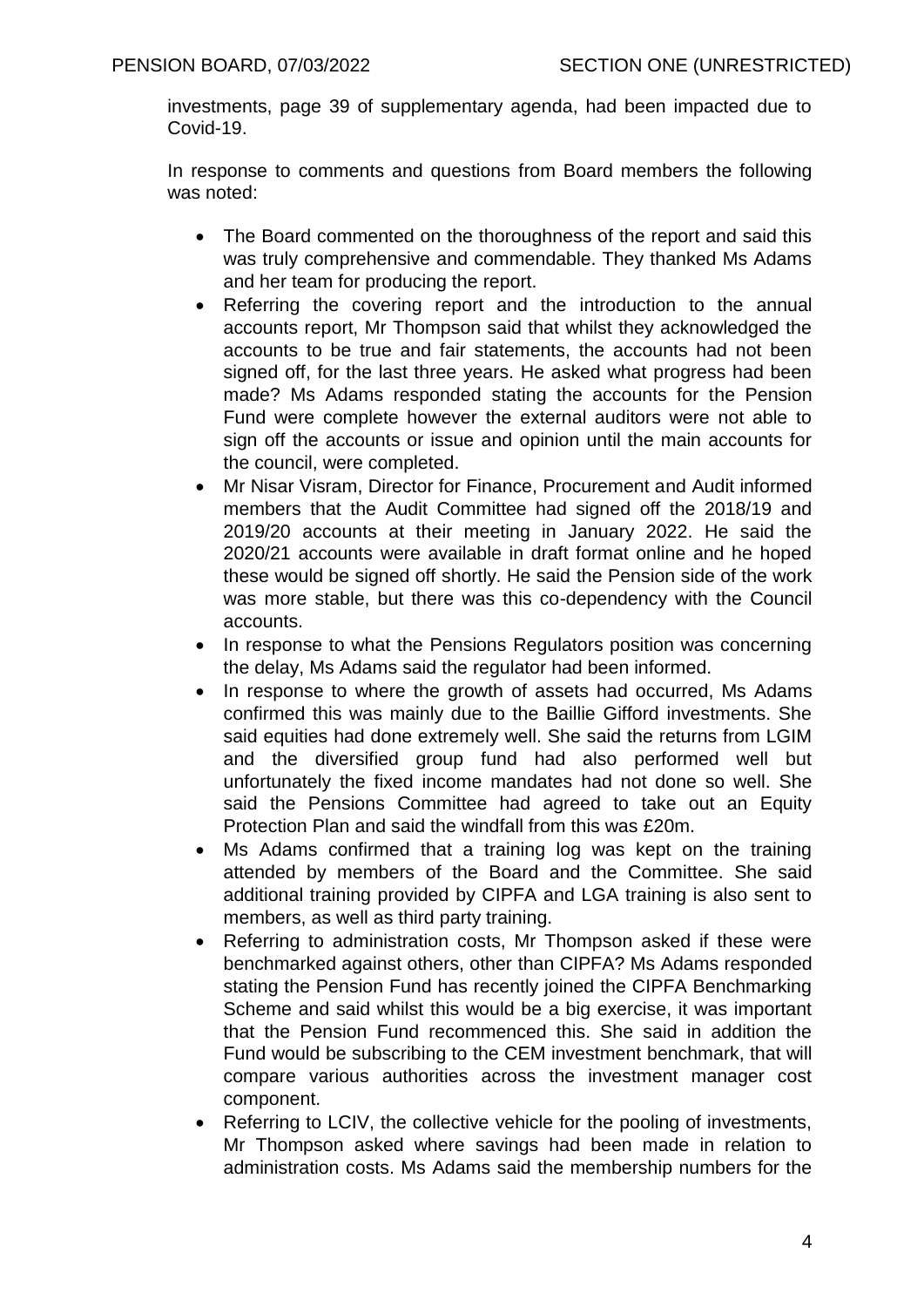Fund were very fluid with a lot of factors feeding into this. She said it was not as easy to look at percentages and equate this to the number of actives in the fund. She said many people were 'starting' and 'leaving' the fund and there was a high opt-out rate.

- o **ACTION:** The next set of information on LCIV costs and the LCIV annual report to be circulated to the members of the Board.
- Referring to the table on page 24, and the investment management costs, Mr Gray asked if the figures would be considerably less or like the previous years, prior to the introduction of pooling. Ms Adams responded stating the investment management fees were calculated on a percentage basis. So, if the value of the investment increases, so does the fee.
- o **ACTION:** The Chair asked that the Board and the Committee receive a report on the management fees and costs and if these costs are lower due to pooling. He said this was essential to ensure transparency.
- o **ACTION:** The Chair asked the that Training log for the Board be shared with the members.

The Pensions Board **RESOLVED** to:

Note the recommendations being made to the Pensions Committee who were to consider this report at its meeting of  $10<sup>th</sup>$  March 2022.

The Pensions Committee is recommended to:

- 1. Note the contents of this report;
- 2. Approve the Pension Fund Annual Report and Accounts (Appendix 1); and
- 3. Note that the 2018/19 and 2019/20 audit will not be concluded until the council's main accounts audit have been concluded.

## **6.3 Public Services Pensions Scheme: Pensions Dashboards. 10/03/2022 Pensions Committee**

Ms Miriam Adams, Interim Head of Pensions and Treasury introduced the report and stated this was a government backed initiative which required the pensions industry to design and own the dashboard. She said the Pension Scheme Act 2021 received Royal Assent on the 11<sup>th</sup> February 2021, and provided the legal framework to support pension dashboards, including powers to compel schemes to provide member information.

In response to comments and questions from Board members the following was noted:

• Mr Thompson said he noted this was a two-year project and said given the resource implications, what were the 'critical bottlenecks' referred to in the second recommendation of the report? Ms Adams responded stating the bottlenecks has been reported to the Board for quite a while; They related to the uploading of employer data. She said there was a project plan in place, whereby she was working with the six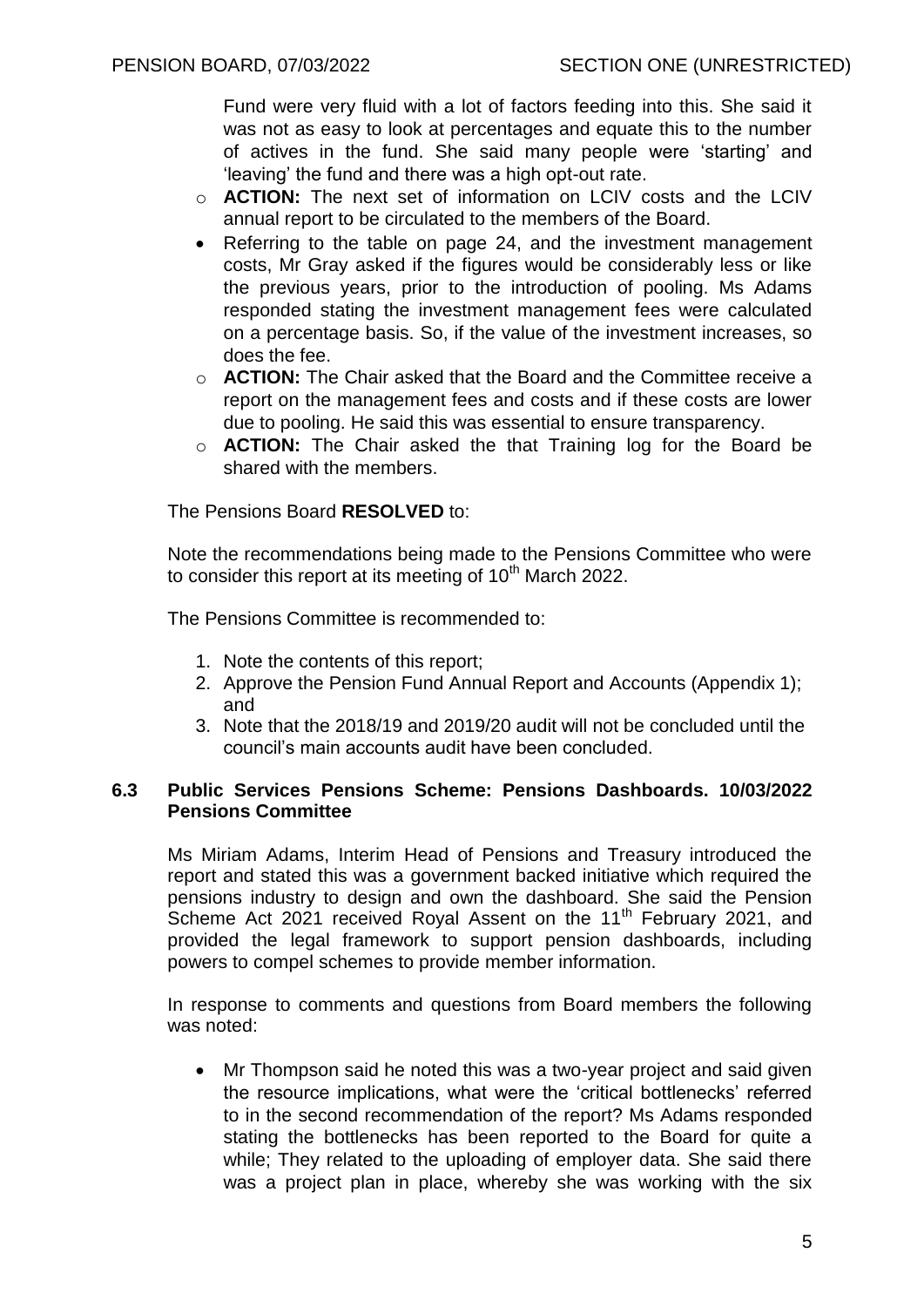largest employers and was trying to get them to provide the data digitally via i-connect. She said if this was not resolved soon, the incoming data would create a bottleneck, in terms of meeting the deadline for setting up the Dashboard.

• Referring to paragraph 3.16 and the sentence "External support may be required", Mr Thompson asked what support was to be provided and how was this to be monitored? Mr Visram replied stating the data issue were a significant challenge and as such they had used a 'payroll consultancy' to identify the risks. He said the recommendations and the action plan from the report were discussed at bi-weekly meetings but there were some system changes required and as such external support may be required because of the pressure to progress things quickly.

The Pensions Board **RESOLVED** to:

Note the recommendations being made to the Pensions Committee who were to consider this report at its meeting of  $10<sup>th</sup>$  March 2022.

The Pensions Committee is recommended to:

- 1. Note the requirement to improve the reliability of data in accordance with the Pensions Dashboards Programme data standards guide in order to supply the correct information to the dashboards and ensure compliance with the statutory staging timeline to onboard schemes.
- 2. Note the critical bottleneck the scheme faces in respect of council employee payroll data.

# **6.4 The General Data Protection Regulation, 10/03/2022 Pensions Committee**

Mr John Jones stated the GDPR presentation had covered most of the points relating to the LGPS being GDPR compliant and therefore he did not intend to go through the report.

Ms Adams said the Board should note the documents referred to in the report as these would be shared with all the employers in the Scheme and would also be available on the Council's website.

The Pensions Board **RESOLVED** to:

Note the recommendations being made to the Pensions Committee who were to consider this report at its meeting of  $10<sup>th</sup>$  March 2022.

The Committee is recommended to:

- 1. Note the content of this report
- 2. Note the updated Full GDPR Privacy Notices and Employer's Memorandum of Understanding issued by the LGA (Appendices 1-5).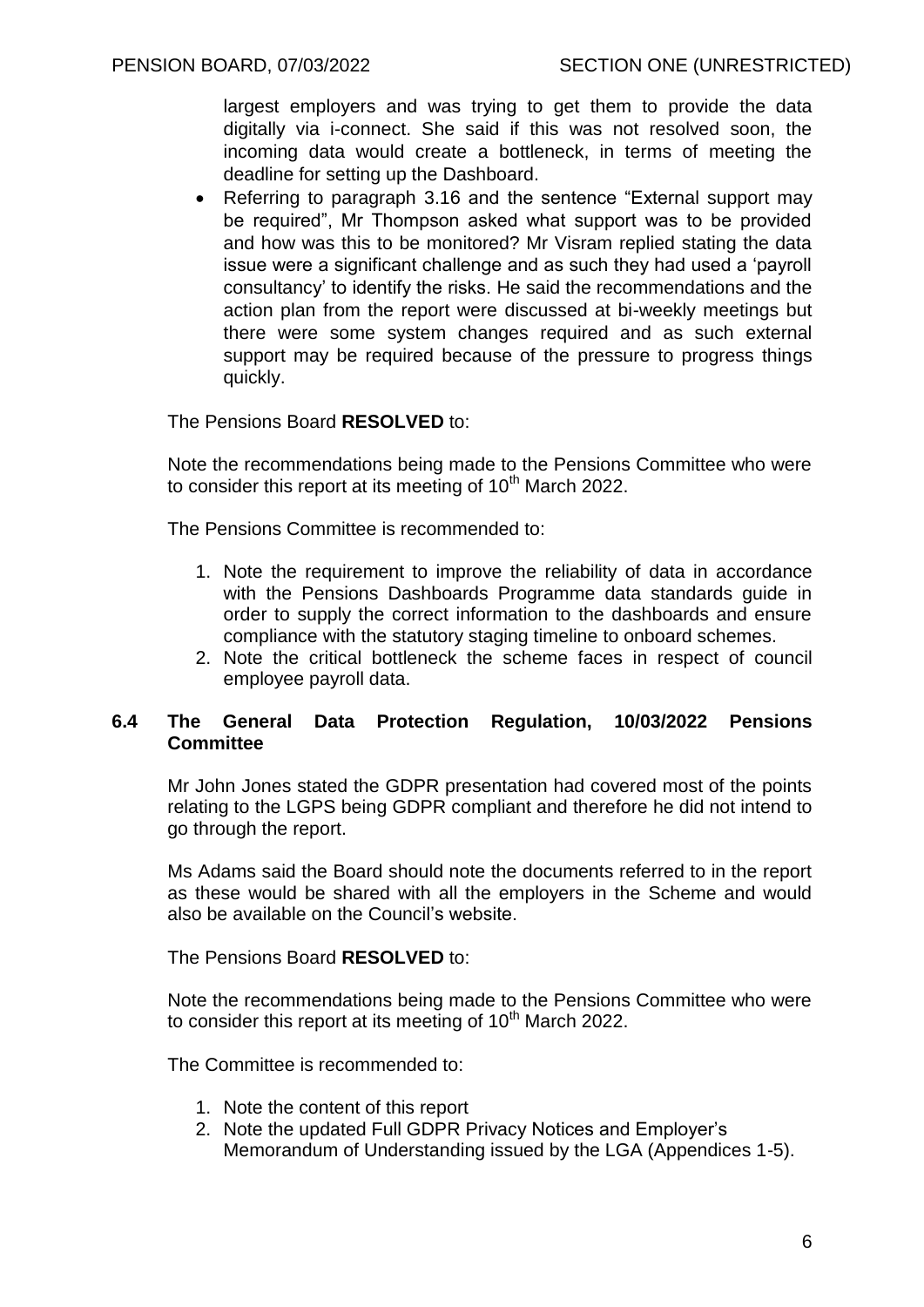## **6.5 Risk Register Quarterly Update**

Ms Miriam Adams, Interim Head of Pensions and Treasury stated this was a regular report that was presented to the Board and the Committee. She referred members to page 58 and 59 of the agenda and stated paragraph 3.1 listed the recommendations of the Pensions Regulator. Ms Adams went through the report referring to paragraph 3.3 and 3.4, the risks which required close monitoring. In particular, she referred to the McCloud judgement and said much depended on the regulations that the government would issue and how this will affect the Pensions Scheme.

In response to comments and questions from members of the Board the following was noted:

- Commenting on the risks, Mr Thompson said there were 5 red rated risks, 4 amber rated risks and 1 to Green. He said the Board needed to keep its focus on this as all the risks related to data quality.
- Mr Thompson asked for a fuller update in relation to the recruitment and retention of staff within the Pensions Team. Mr Visram responded stating the Head of Pensions and Treasury post was currently live to advert with a closing date for the end of March 2022. Ms Adams added there were currently four vacancies within the team, with some members of staff being on fixed term contracts and other posts being filled by agency staff.
- o **ACTION:** The Chair requested a quick email be sent to Board Members on the number of vacancies outstanding which showed the number of full-time posts, how many were fixed-term posts and who was occupying the roles, in order for the Board to have a clearer and better understanding of the recruitment situation within the Team.
- Referring to investments at risk due to the Russia/Ukraine conflict in Europe, Ms Adams said a written update had been provided to the members of the Board and the Committee. She said Fund Managers had been contacted on the 23<sup>rd</sup> February and she had spoken to LGIM who confirmed they had no investments in the low carbon fund in Russia and Ukraine. LCIV said the Ruffer and Baillie Gifford Funds had less than 0.01% of whole Fund assets invested. However, investments managers had also been asked to look at any indirect investments. Ms Adams said she would report back to the Board and Committee once this information was available.
- o **ACTION:** Mr John Jones requested that Mr Colin Robertson, the Independent Advisor to the Pensions Committee, be invited to the next Pension Board meeting to make a presentation on asset allocation of investments and how and if investments in Russia are at greater risk than others. Councillor Ullah added that it would be sensible for Baillie Gifford to also attend the meeting to talk about their investments.
- o **ACTION:** Ms Adams to send the Board members the Risk Management Policy, which the Board discussed at its meeting of 21<sup>st</sup> November 2021.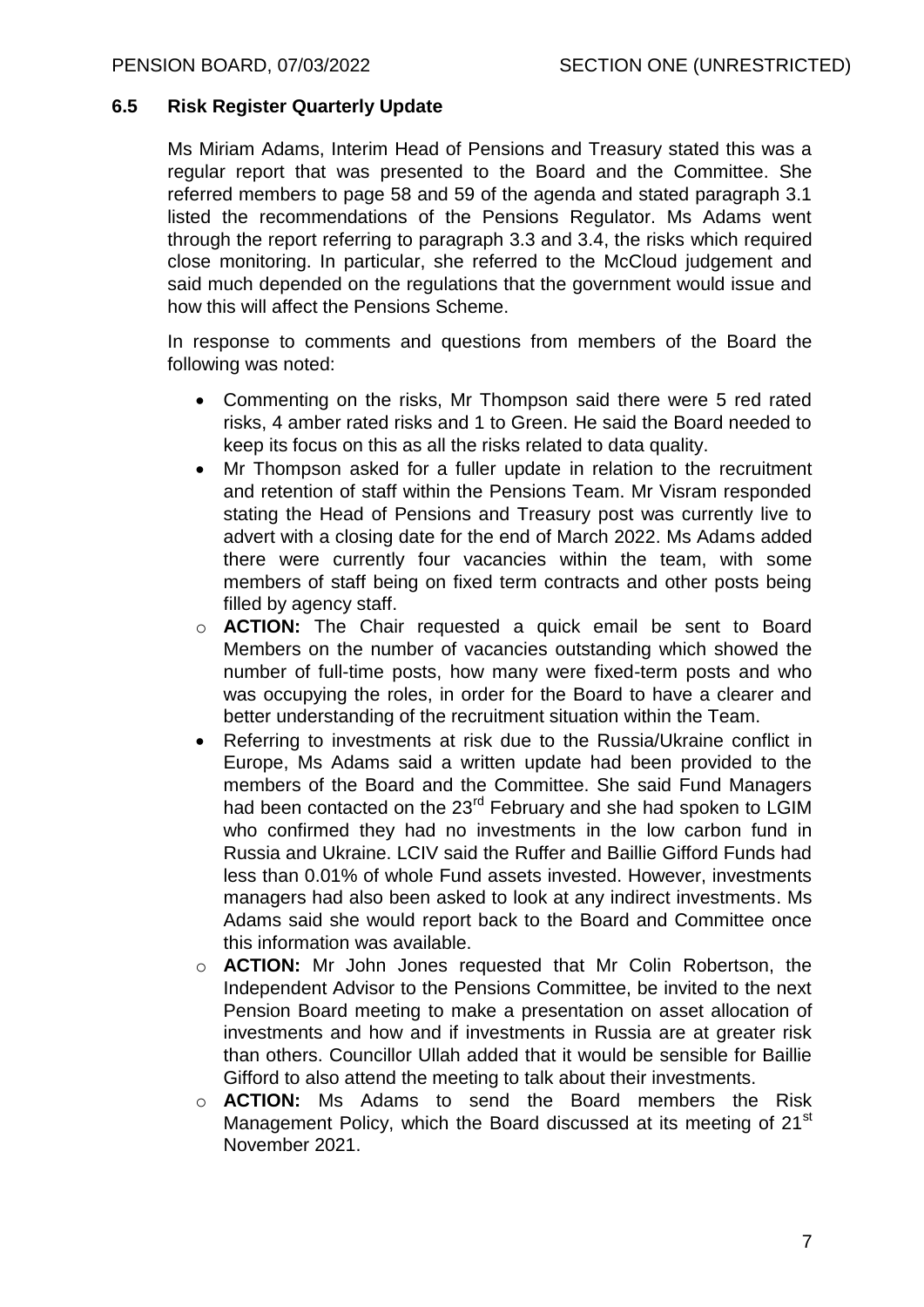The Pensions Board **RESOVLED** to:

Note the recommendations being made to the Pensions Committee who were to consider this report at its meeting of  $10<sup>th</sup>$  March 2022.

The Committee is recommended to:

1. Note and comment on the detailed Risk Register (Appendix 1)

## **6.6 Governance Review Update (Verbal)**

Ms Miriam Adams, Interim Head of Pensions and Treasury provided a verbal update in relation to the Governance Review. She said EON had sent a link to all members of the Board and Committee and would welcome responses as soon as possible. She said they had extended the deadline of  $7<sup>th</sup>$  March to allow for further responses.

o **ACTION**: Ms Adams to send a copy of the review to Mr Michael Alderson, substitute member for Mr Roger Jones.

# **6.7 LAPFF draft work plan (Verbal)**

Ms Miriam Adams, Interim Head of Pensions and Treasury said no comment had been raised regarding the work plan and as such it appeared the Board and Committee were happy with this.

 Mr Thompson said the document was excellent in that it was substantial and thoroughly researched. He said it was a campaigning document which had been a very good read.

The Pension Board **RESOVLED** to:

1. **NOTE** the update provided by Ms Adams.

# **7. PENSIONS ADMINISTRATION AND LGPS QUARTERLY UPDATE – DECEMBER 2021, 10/03/2022 PENSIONS COMMITTEE**

Ms Miriam Adams, Interim Head of Pensions and Treasury said the report provided members with information relating to the administration and performance of the Fund over the last quarter as well as an update on the key LGPS issues and initiatives which impact the Fund.

In response to comments and questions from members of the Board the following was noted:

- The Chair stated it was clear the Pensions Administration of the Fund was moving forward and said this was encouraging than what it was nearly a year ago.
- In respect to paragraph 3.7 and the table therein, the Chair asked if the actual number could be provided next to the percentages. Ms Adams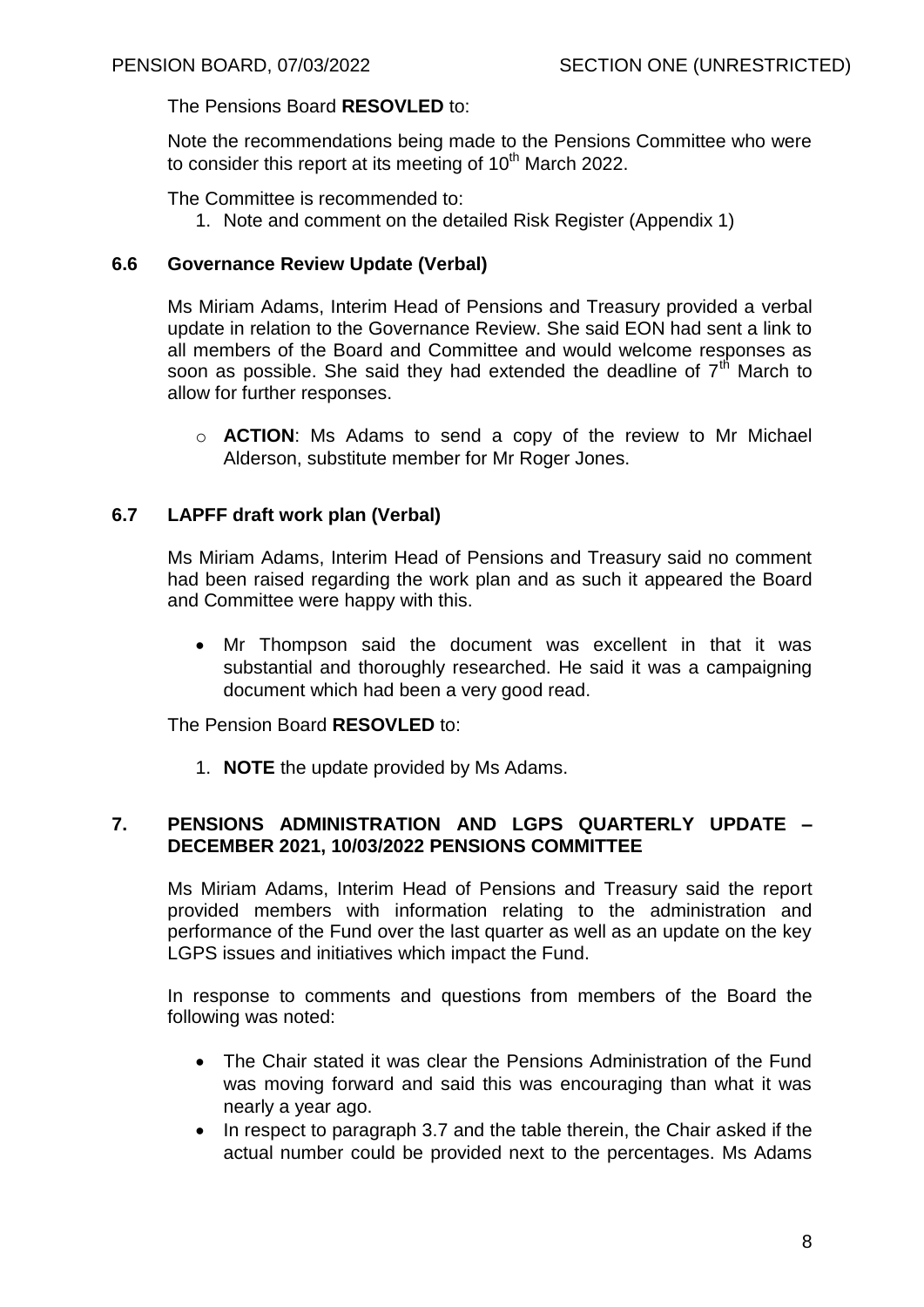said numbers were provided in the table at 3.2 however she would ensure they were linked, to provide further clarity.

The Pensions Board **RESOLVED** to:

Note the recommendations being made to the Pensions Committee who were to consider this report at its meeting of 10th March 2022.

The Pensions Committee is recommended to:

1. Note and comment on the contents of this report and appendix

# **8. EXCLUSION OF PRESS AND PUBLIC**

The Chair **MOVED** and it was

# **RESOLVED**

"That, under the provisions of Section 100A of the Local Government Act 1972, as amended by the Local Government (Access to Information) Act 1985, the press and public be excluded from the remainder of the meeting for the consideration of the Section Two business on the grounds that it contains information defined as Exempt in Part 1 of Schedule 12A to the Local Government Act,1972."

# **8.1 RESTRICTED MINUTES OF THE PREVIOUS MEETING(S)**

The Board members noted the restricted minutes of the Pension's Board meeting of 22<sup>nd</sup> November 2021 and had no comment to make in relation to the exempt items.

The Board **AGREED** and **APPROVED** the restricted minutes of 22nd November 2021.

# **8.2 ESG, Voting, Engagement and Stewardship Update, 10/03/2022 Pensions Committee**

The minute for this item is restricted.

# **9. ANY OTHER BUSINESS**

No other business was discussed by the Board Members, other than a few announcements and reminders.

- The Chair reminded Board Members to complete the Hymans training package.
- Mr John Gray, said he was on the taskforce looking at Social, Economic Diversity in the financial sector and said he would forward a survey to Ms Adams. He asked board members to complete the survey and attend a virtual meeting if possible.